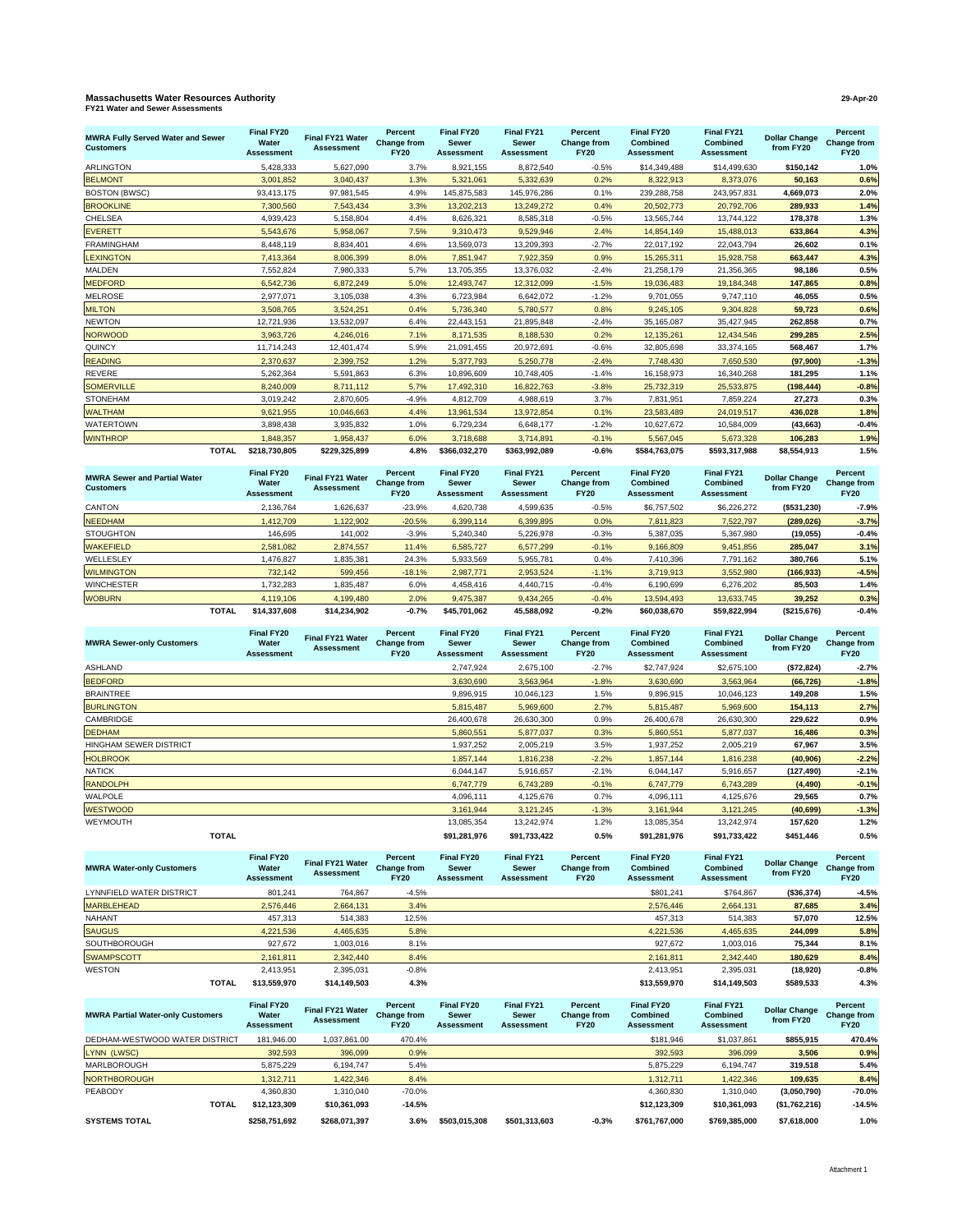## **Massachusetts Water Resources Authority**

**Clinton Wastewater Treatment Plant**

**Sewer User Charge Determination**

| <b>BUDGETED EXPENSES: Draft Final FY21</b> |             |                                   | <b>IWASTEWATER FLOW and FLOW SHARES:</b> |                       |             |
|--------------------------------------------|-------------|-----------------------------------|------------------------------------------|-----------------------|-------------|
| <b>Clinton Direct Operating Expenses:</b>  | \$2,714,083 |                                   |                                          | Lancaster             | Total       |
| <b>MWRA Support Allocation:</b>            | 648.211     |                                   | Town of                                  | <b>Sewer District</b> | Wastewater  |
| Subtotal O&M Expenses:                     | \$3,362,294 |                                   | <b>Clinton Flow</b>                      | <b>Flow</b>           | <b>Flow</b> |
| <b>Total Debt Service Expenses:</b>        | \$1,315,448 |                                   |                                          |                       |             |
| <b>Total Clinton Service Area Expenses</b> | \$4,677,742 | Average Daily Flow (MGD)          | 2.339                                    | 0.243                 | 2.583       |
| Less Revenue (City of Worcester Payment)   | $-214,711$  | Average Flow (MG/YR)              | 853.904                                  | 88.869                | 942.773     |
| Clinton WWTP Rate Revenue Requirement:     | \$4,463,032 | <b>Proportional Share of Flow</b> | 90.57%                                   | 9.43%                 | 100.0%      |

| <b>WASTEWATER FLOW and FLOW SHARES:</b> | CY2019      |                       |            |  |
|-----------------------------------------|-------------|-----------------------|------------|--|
|                                         |             | Lancaster             | Total      |  |
|                                         | Town of     | <b>Sewer District</b> | Wastewater |  |
|                                         | <b>Flow</b> | <b>Flow</b>           |            |  |
|                                         |             |                       |            |  |
| Average Daily Flow (MGD)                | 2.339       | 0.243                 | 2.583      |  |
| Average Flow (MG/YR)                    | 853.904     | 88.869                | 942.773    |  |
| Proportional Share of Flow              | 90.57%      | 9.43%                 | 100.0%     |  |

|                                            | Sewer User Charge Determination |                                                      |             |
|--------------------------------------------|---------------------------------|------------------------------------------------------|-------------|
| <b>TOWN OF CLINTON</b>                     |                                 | <b>LANCASTER SEWER DISTRICT</b>                      |             |
| <b>O&amp;M Expenses</b>                    | \$3,362,294                     | <b>O&amp;M Expenses</b>                              | \$3,362,294 |
| Less Revenue (City of Worcester Payment)   | $-214,711$                      | Less Revenue (City of Worcester Payment)             | $-214,711$  |
| O&M Expenses to be Recovered               | \$3,147,584                     | O&M Expenses to be Recovered                         | \$3,147,584 |
| Clinton's Share of Flow                    | 90.57%                          | Lancaster's Share of Flow                            | 9.43%       |
| Clinton's Share of O&M Costs               | \$2,850,881                     | Lancaster's Share of O&M Costs                       | \$296,702   |
| <b>Total Clinton O&amp;M Charge</b>        | \$2,850,881                     | <b>Total Lancaster Sewer District O&amp;M Charge</b> | \$296,702   |
| Debt Service Costs to be Recovered         | \$1,315,448                     | Debt Service Costs to be Recovered                   | \$1,315,448 |
| <b>Clinton's Share of Wastewater Flow</b>  | 90.57%                          | Lancaster's Share of Wastewater Flow                 | 9.43%       |
| <b>Total Clinton Debt Service Charge</b>   | \$1,191,449                     | Total Lancaster Sewer District Debt Service Charge   | \$123,999   |
| Total Clinton O&M and Debt Service Charge  | \$4,042,330                     | Total Lancaster O&M and Debt Service Charge          | \$420,701   |
| Less MWRA Water Ratepayer Subsidy          | $-$ \$3,542,330                 |                                                      |             |
| Billable Charge to the Town of Clinton     | \$500,000                       | Billable Charge to Lancaster Sewer District          | \$420,701   |
| as per CH. 307, Section 8 The Acts of 1987 |                                 |                                                      |             |

| <b>Clinton WWTP Charges and Payment Schedule</b> |  |
|--------------------------------------------------|--|

|                 |           |                                     | Payment 1             | Payment 2    | Payment 3    | Payment 4                                               |
|-----------------|-----------|-------------------------------------|-----------------------|--------------|--------------|---------------------------------------------------------|
| <b>Billable</b> |           |                                     | on or before          | on or before | on or before | on or before                                            |
| Charges         |           |                                     | Sept 15, 2020         | Nov 15, 2020 | Feb 15, 2021 | May 15, 2021                                            |
| \$500,000       | \$0       |                                     | \$125,000             |              | \$125,000    | \$125,000                                               |
| \$420,701       |           |                                     |                       |              |              |                                                         |
| \$13,070        |           |                                     |                       |              |              |                                                         |
| \$433,771       | \$58,004  |                                     | \$108,443             |              | \$108,443    | \$108,443                                               |
|                 |           |                                     |                       |              |              |                                                         |
|                 |           |                                     |                       |              |              | \$233,443                                               |
| \$214,711       |           |                                     | \$0                   |              | \$214,711    | \$0                                                     |
|                 | \$933,771 | Change from Prior Year<br>\$208,773 | 0.0%<br>15.4%<br>2.8% |              | \$233,443    | \$125,000<br>\$108,443<br>\$233,443<br>\$233,443<br>\$0 |

|                 |           |                        |       | Payment 1     | Payment 2    | Payment 3    | Payment 4    |
|-----------------|-----------|------------------------|-------|---------------|--------------|--------------|--------------|
| <b>Billable</b> |           |                        |       | on or before  | on or before | on or before | on or before |
| Charges         |           | Change from Prior Year |       | Sept 15, 2020 | Nov 15, 2020 | Feb 15, 2021 | May 15, 2021 |
|                 | \$500,000 | \$0                    | 0.0%  | \$125,000     | \$125,000    | \$125,000    | \$125,000    |
|                 | \$420,701 |                        |       |               |              |              |              |
|                 | \$13,070  |                        |       |               |              |              |              |
|                 | \$433,771 | \$58,004               | 15.4% | \$108,443     | \$108,443    | \$108,443    | \$108,443    |
|                 |           |                        |       |               |              |              |              |
|                 | \$933,771 |                        |       | \$233,443     | \$233,443    | \$233,443    | \$233,443    |
|                 |           |                        |       |               |              |              |              |
|                 | \$214,711 | \$208,773              | 2.8%  | \$0           | \$0          | \$214,711    | \$0          |
|                 |           |                        |       |               |              |              |              |